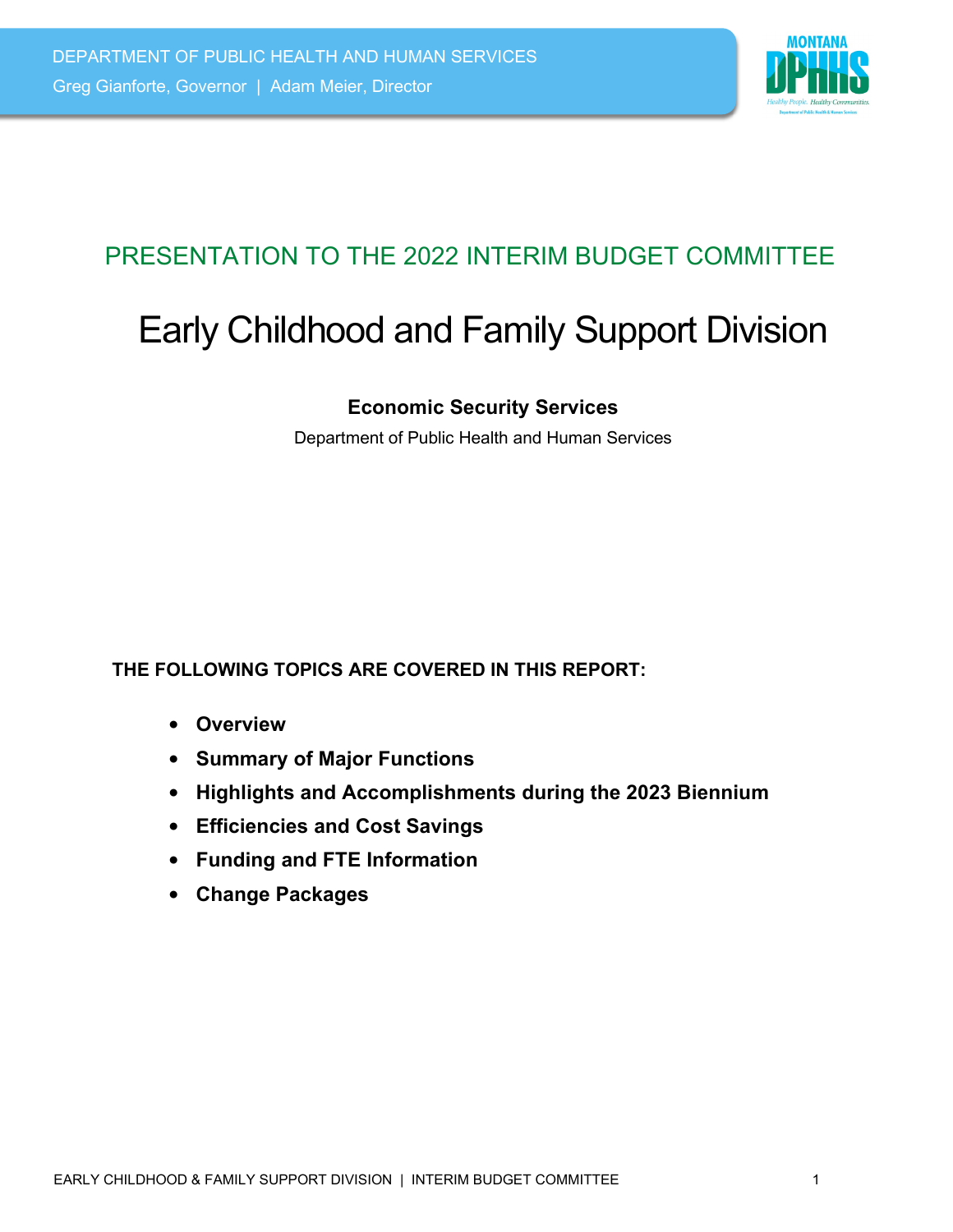# **OVERVIEW**

The Early Childhood and Family Support Division (ECFSD) provides coordinated services and resources to promote the well-being, health, and development of children, individuals, families, and communities. ECFSD's programs provide early care and education, food security and nutrition education, violence and neglect prevention, family support, and preventive health care. A primary guiding principle for the Early Childhood and Family Support Division is that families are honored and recognized as their child's first and most influential teacher.

The division is comprised of three bureaus and operates over 30 different programs — from prenatal to adult.



The Early Childhood Services Bureau leads and coordinates the state's childcare programs, including Head Start. The bureau works with childcare small businesses and nonprofits by providing licensing, quality improvement, and professional development opportunities. Additionally, the bureau provides childcare financial assistance for low-income families.

The Family and Community Health Bureau focuses on preventive health care, maternal child health, supplemental nutrition assistance through WIC, children's special health services, and risk prevention education for adolescents.

The Fiscal and Operations Bureau uses a shared services model to ensure fiscal responsibility and accountability for the division's programs, and provides technology and business management for the division.

The Early Intervention and Prevention Unit and Montana No Kid Hungry round out the portfolio of services within the division. The Early Intervention and Prevention Unit includes the Children's Trust Fund and the Montana Milestones and Family Education Support Program. The Children's Trust Fund is driven by a board and is focused on initiatives to strengthen families and to keep children safe from harm and neglect. Montana Milestones and Family Education Support provides coordinated services for families and children experiencing developmental delays. Montana No Kid Hungry is part of a public-private partnership with Share our Strength, a nonprofit working to address hunger and poverty. All funding for Montana No Kid Hungry is privately raised.

Coordination and collaborative partnerships are at the core of how ECFSD delivers services. This is demonstrated through the various stakeholder committees, local teams, and coalitions, and through the 972 contracts or agreements for service, including universities, health care providers, local government, private nonprofit organizations, and small businesses throughout the state.

The Early Childhood and Family Support Division provides services throughout nearly all of Montana through its various programs.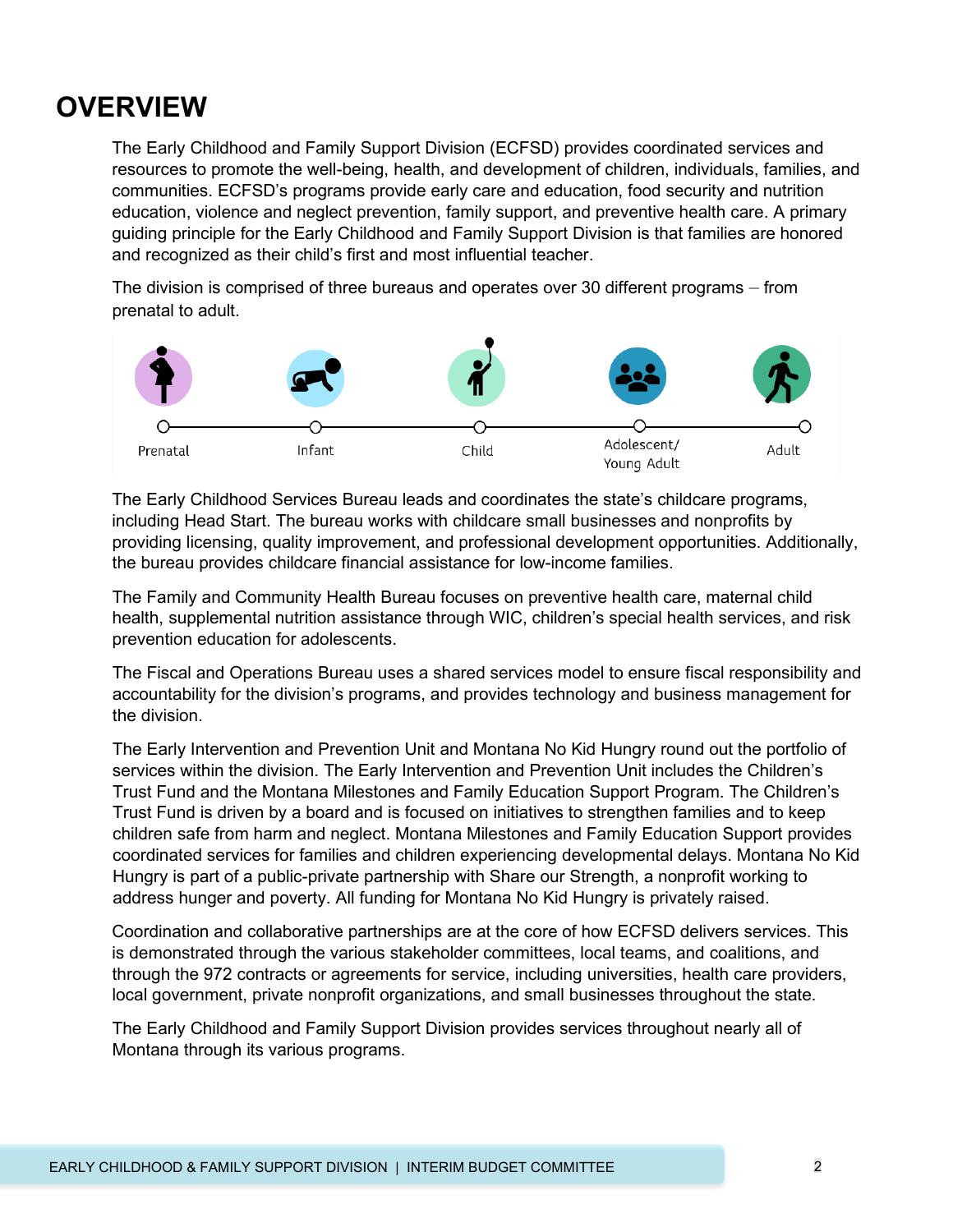# **SUMMARY OF MAJOR FUNCTIONS**

### NUTRITION EDUCATION, SUPPORT, AND FOOD SECURITY

### **WIC**

The WIC program aims to safeguard the health of low-income women, infants, and children up to age five who are at nutrition risk by providing nutritious foods to supplement diets, information on healthy eating, and referrals to health care. WIC works with 75 clinics throughout Montana, providing services to more than 13,000 families per month. Families with incomes below 185% of the federal poverty level qualify for WIC. For example, a family of three with an annual income of \$40,626 or less is eligible to receive WIC services.

The average WIC benefit is \$40/month, which aids the prescribed food package unique to the family's nutritional needs. Last year, participants spent \$8.1 million at local grocers and farmers' markets through the federal WIC program.

> 'WIC provided access to healthy groceries and tips on how to feed my child vegetables and fruits. Most importantly, it helped alleviate stress on providing nutritious food for my family. It helped financially.'

*WIC Lodge Grass Mother*

### **Child and Adult Care Food Program (CACFP)**

The Child and Adult Care Food Program (CACFP) is a federal program that provides reimbursements for nutritious meals and snacks to eligible children and adults who are enrolled for care at participating child care centers, day care homes, and adult day care centers. CACFP also provides reimbursements for meals served to children and youth participating in afterschool care programs, children residing in emergency shelters, and adults over the age of 60 or living with a disability and enrolled in day care facilities. In FY 21, 5.4 million meals were provided in 675 facilities.

### **No Kid Hungry (NKH)**

Montana No Kid Hungry is dedicated to ending childhood hunger in Montana. NKH raises awareness and collaborates with communities to improve food access and nutrition education for children across the state with the aim of helping them grow into healthy and successful adults. All funds for NKH are raised privately through the national Share Our Strength organization and other national and state philanthropic organizations. In January 2022, NKH awarded more than \$150,000 through grants to 11 local organizations across Montana. Since the onset of the COVID-19 pandemic in March 2020, NKH awarded more than \$2 million in grant funds to 58 communities across the state to bolster food access and nutrition projects.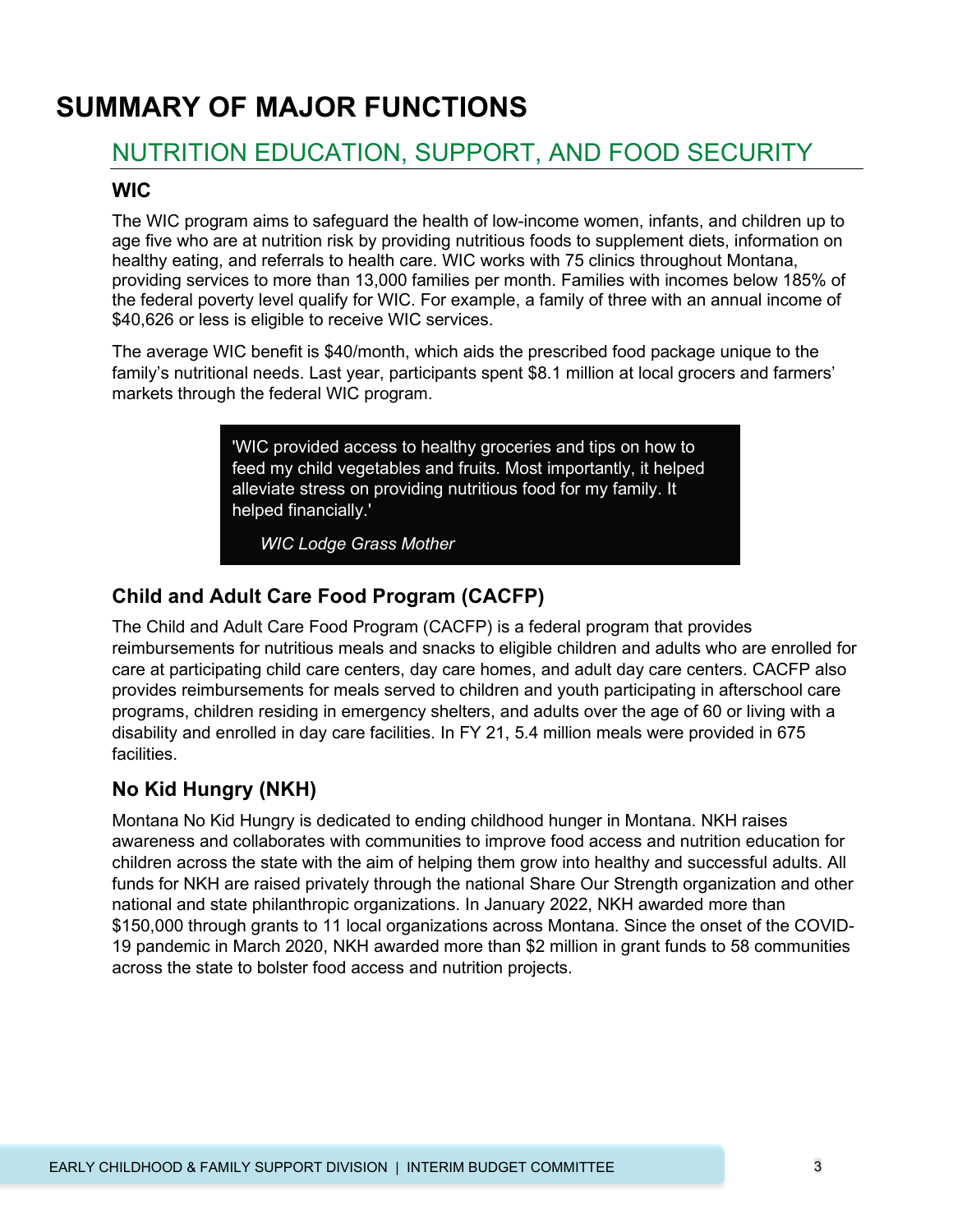# STRENGTHENING FAMILIES, PREVENTING ABUSE AND NEGLECT

### **Montana Children's Trust Fund (CTF)**

The Montana Children's Trust Fund is the state lead agency for federal community-based child abuse prevention funding and strives to strengthen Montana's families and keep children safe from abuse and neglect.

CTF has supported community-based initiatives, including:

- Parent education for 2,826 individuals
- Consumer awareness to reduce abusive head trauma in children
- Promotion of the "Not Even for A Minute" campaign to never leave children unattended in or around vehicles

#### **Healthy Montana Families**

The Healthy Montana Families Home Visiting Program (HMF) is funded primarily by the Maternal Infant, Early Childhood Home Visiting (MIECHV) federal grant and provides voluntary, familycentered services in the home to pregnant women and families with new infants and children under the age of six. Home visiting services are available to at-risk families and aid the following:

- Healthy pregnancy outcomes
- Parent education
- Positive child health and development
- Strengthening parent-child relationships
- Referrals to community resources

A competitive RFP process in summer 2021 for home visiting services resulted in 23 home visiting contracts in 18 counties, including three tribal reservations. Last year, 1,101 families received 1-2 home visits per month.

#### **Fetal, Infant, Child, and Maternal Mortality Review and Prevention**

Fetal, Infant, Child, and Maternal Mortality Review (FICMMR) is a statewide effort to reduce preventable fetal, infant, child, and maternal deaths through educational outreach and evidencebased, best-practice prevention initiatives at the community level. In partnership with 54 county health departments, local county committees review infant and child-related deaths to identify community-level trends and prevention opportunities. For example, counties have implemented prevention activities such as youth suicide prevention in schools, a safe sleep education initiative in partnership with the local hospital, and increasing access to child car seats and car seat installation and inspection for families.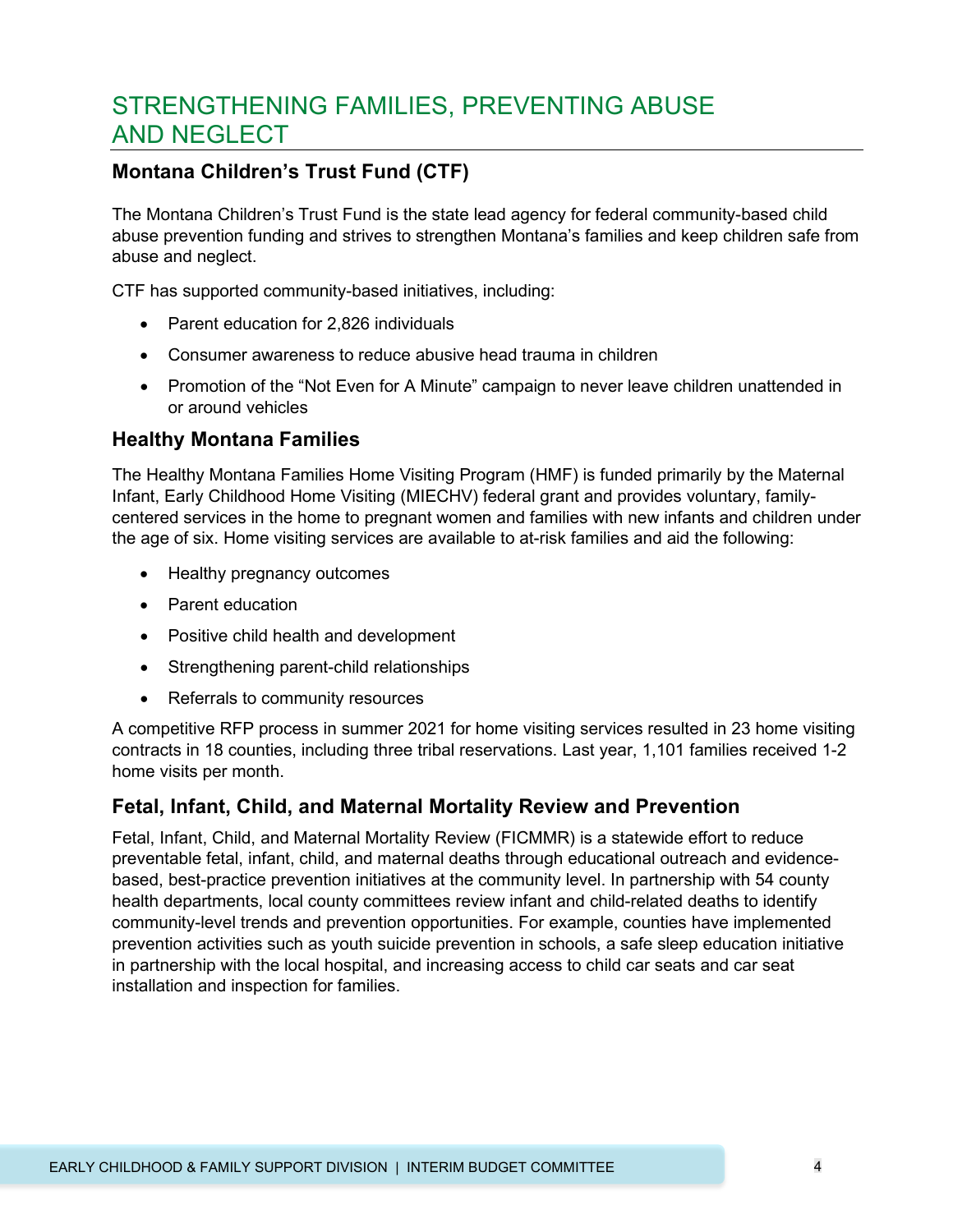# SERVING FAMILIES AND CHILDREN WITH SPECIAL HEALTH AND DEVELOPMENTAL NEEDS

### **Children's Special Health Services (CSHS)**

Nearly all infants born in Montana receive universal newborn screenings for genetic and metabolic conditions, hearing impairment, and critical congenital heart disease. More than 31,000 screenings were conducted for babies in Montana last year. Children and youth with special health needs are children and youth who have or are at risk for chronic physical, developmental, behavioral, or emotional conditions and require additional health or related services. ECFSD has a variety of programs designed for children and youth with special health needs, including:

- Genetics counseling and testing and diagnoses.
- Cleft/craniofacial clinics in Billings, Bozeman, Great Falls, and Missoula offer multiple specialists who support families in one space. Specialists in these clinics may include nurse care coordination; speech-language pathology; surgery; orthodontia; psychiatric; audiology; dental; primary care; and ear, nose, and throat practices.
- Financial assistance for children with special health needs for costs incurred over and above insurance reimbursement, as the payor of last resort. Support includes adaptive equipment, genetic testing, medication, and supplies, educational materials. Assistance is capped at \$2,000 per child and is based on available funding.
- Parent Partners is a peer-to-peer program that matches parents of a child with special healthcare needs with another parent who is personally experienced and professionally trained to help them as they navigate the health care system.

#### **Montana Milestones and Family Education Support**

The Montana Milestones Program is Montana's early intervention program for families who have children ages zero through three years old experiencing significant developmental delays or disabilities. In FY21, 1,233 infants and toddlers with disabilities received services.

The Family Education and Support Program, available to families whose children or teenagers have developmental delays, served 784 families last year.

Examples of early intervention services include screening and evaluation, service coordination, occupational and physical therapy, and speech-language services. The Montana Milestones Program and the Family Education and Support Program are administered through five regional contracted agencies. Outcomes for the Montana Milestones Program are tracked for both children and families.

Child Outcomes:

- 52% increased their rate of growth in positive social-emotional skills
- 54% Increased their growth in acquiring and using knowledge and skills, including language and communication
- 56% increased their rate of growth in communicating their needs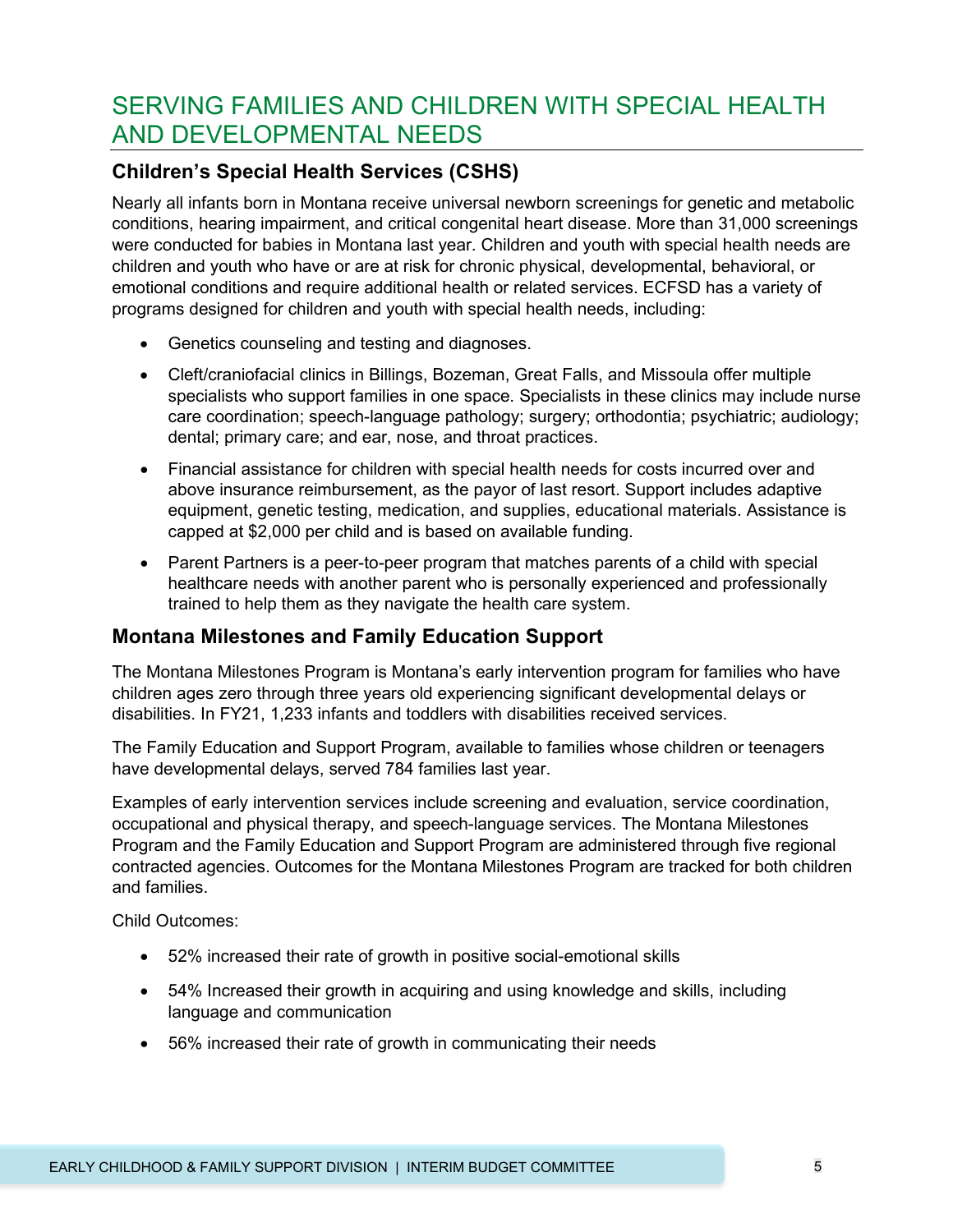Family Outcomes:

- 86% of families report they know their rights about legal safeguards for their child's unique needs
- 89% of families report helping their children develop and learn
- 92% of families report they can effectively communicate their children's needs

# PREVENTIVE HEALTH CARE AND EDUCATION

The Maternal Child Health Block Grant (MCHBG) provides funding to local county public health departments to improve the health of women, children, and families in Montana. Through MCHBG, local county health departments are addressing national and state performance measures including access to care and public health services, infant safe sleep, family support and health education, oral health, medical home, bullying prevention, and women's preventative healthcare. The MCHBG also serves as foundational funding for maternal child health focused population based public health services such as immunizations and referrals. In FY20, the MCHBG supported services for 111,729 Montanans.

### **Addressing Montana's Oral Health Needs**

Montana, in collaboration with the University of Washington's School of Dentistry, supports clinical rotations for dental students to gain experience and provide dental care in rural and frontier communities across Montana. Since 2018, senior dental students have completed 4,354 dental procedures.

ECFSD partners with Montana State University's College of Nursing and Head Start on the Northern Cheyenne Reservation. Through this partnership, 476 preventive care visits, 299 dental screenings, 442 fluoride varnish applications, 821 sealants, and 157 referrals to a dental provider have occurred since 2018.

DPHHS has also worked with the Caring Foundation of Montana to pilot the integration of preventive dental services in mobile health clinics and non-traditional settings**.** There are currently partnerships in 14 counties and four reservations in Montana for mobile dental clinics.

#### **Adolescent Health**

ECFSD partners with community agencies to provide education to families and adolescents to prevent pregnancies and Sexually Transmitted Infections (STIs), promote personal responsibility, and increase teen safety through violence prevention. For example, the *Power Up, Speak Out* program curriculum provides education related to healthy relationships, consent, and bullying for middle school students. 5,160 students have received this prevention education.

### **Family Planning +**

Family Planning services are funded primarily through Title X federal funding. 8,718 individuals received reproductive health and clinical preventative services in FY 2021. Typical family planning services include basic infertility services, pregnancy testing and prevention, cancer screening, STI testing and treatment, and referrals to community resources. Montana has recently submitted a competitive application for continued Title X funding in accordance with the requirements set forth by HB 620.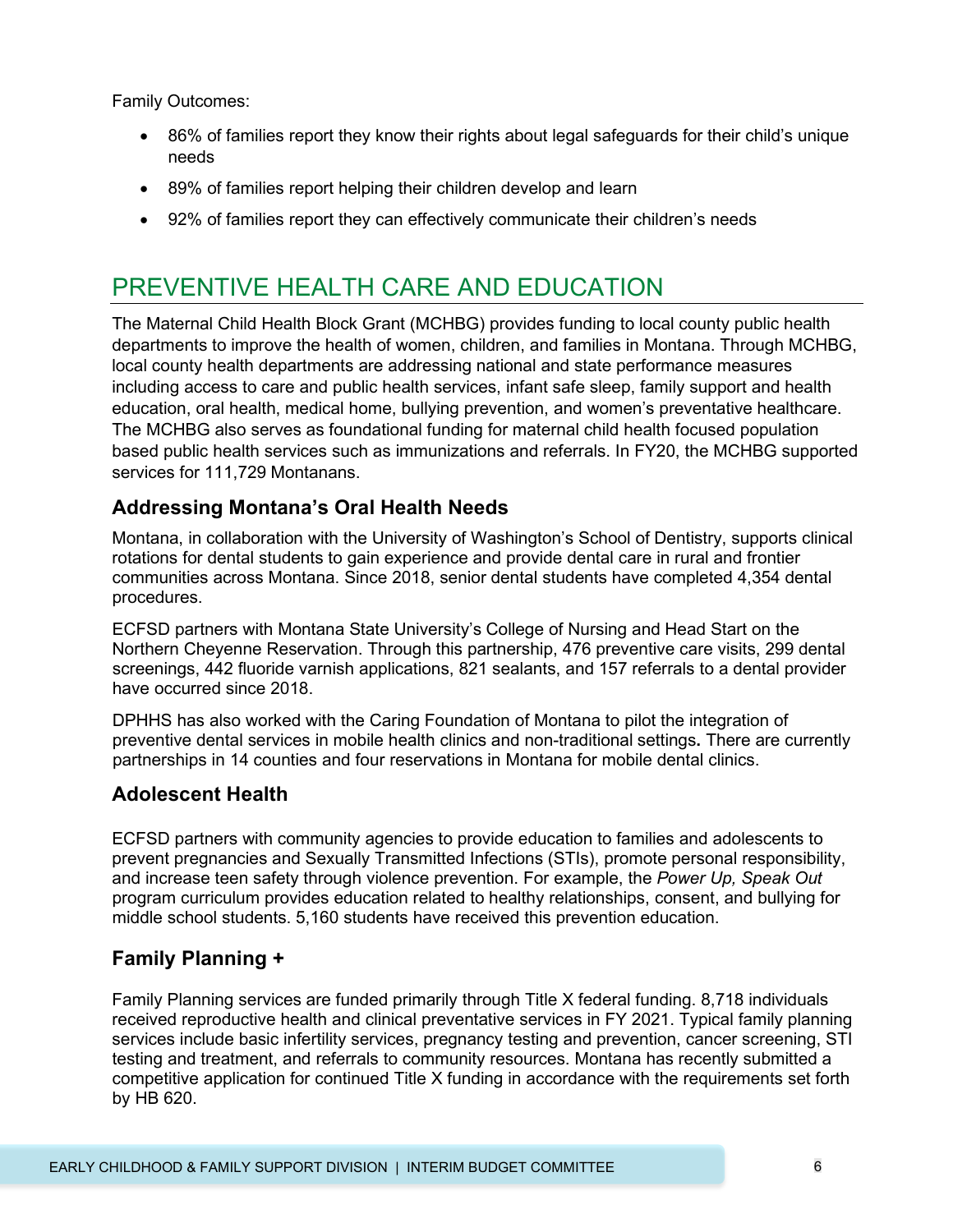### **Montana Obstetrics and Maternal Support (MOMS) PROGRAM**

The MOMS program is a partnership project with ECFSD, the University of Montana Rural Institute for Inclusive Communities (UMRI), and the Billings Clinic. MOMS connects local providers to obstetric, perinatal, mental health, and substance use specialists through education, training, and assistance opportunities. More than 400 providers benefited from education, training, and support in FY21.

Additionally, MOMS recently launched the Empaths Perinatal Addiction Treatment Health System pilot project. Empaths is a system-level treatment model which implements universal screening for substance use in pregnancy in the OB/GYN setting with referral to a care manager and treatment as necessary. Through Empaths, telehealth services are available for patients living in remote areas, ensuring coordinated care for patients in their home communities.

# ACCESSIBLE, AFFORDABLE, SAFE, QUALITY CHILDCARE

### **Supporting the Workforce through Child Care Assistance**

Eligible Montana families can receive assistance for childcare costs through the Best Beginnings Scholarship Program. The Best Beginnings Scholarship Program assists working families, students, children served through Child and Family Services, and families served through Temporary Assistance for Needy Families (TANF). Last year, the Best Beginnings Child Care Scholarship supported 4,465 working families.

Childcare businesses also benefit from the Best Beginnings Scholarship program. ECFSD uses validated market survey data to determine competitive reimbursement rates for licensed childcare providers.

Through additional, one-time-only pandemic federal funds, ECFSD raised eligibility for the Best Beginnings Scholarship Program to 185% of the FPL and ensured reimbursement rates matched the  $75<sup>th</sup>$  percentile of provider rates throughout the state.

### **Safe, Quality Child Care is Good Business**

Twenty-two thousand children attend one of 1,194 childcare programs throughout the state ranging from in-home relative care to licensed child care centers. These programs also employ more than 4,400 early childhood professionals.

The child care licensing program monitors childcare facilities to ensure childcare programs are licensed and meet required standards related to safe, stable, and nurturing environments.

Standards address areas such as:

- Background checks, education, and qualifications of the staff
- Health and safety, including sanitation and environmental standards and training in first aid and CPR
- Number of children and adults in the facility
- Supervision of classrooms
- Age-appropriate learning experiences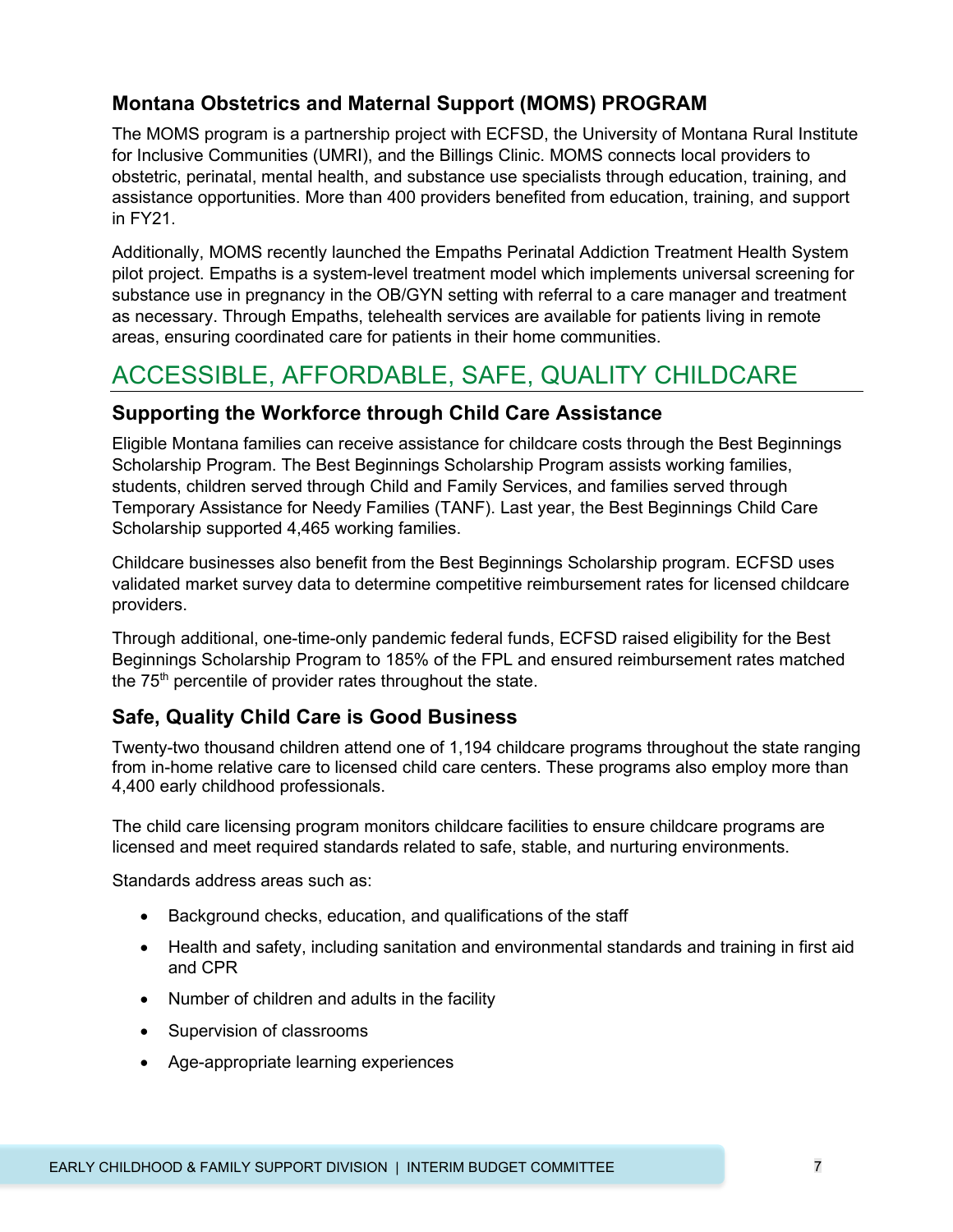All new licensed and registered programs receive a pre-inspection. In FY21, DPHHS conducted144 pre-inspections, 854 routine inspections, and 42 complaint investigations.

#### **Continuous Quality Improvement in Child Care**

The state is required to have a quality improvement system for childcare providers. Montana's system is voluntary for licensed/registered childcare providers. Through the Best Beginnings STARS to Quality Program, 21% of licensed and registered childcare providers are committed to the continuous program and educational quality improvement. Research-based criteria must be achieved and validated within the five-star system at each level. Environment rating scales measure the early childhood classroom quality and the interactions and experiences children receive. Administration scales are used to measure business effectiveness and operations.

An important component of quality improvement is staff education and professional development. In partnership with the Montana State University Early Childhood Project (ECP) and local Child Care Resource and Referral Agencies, 5,606 professionals obtained over 136,976 hours of professional development last year. In addition, more than 295 individuals have participated since the beginning of the Montana Child Care Apprenticeship Program, which is a partnership between DPHHS, Department of Labor and Industry, and ECP.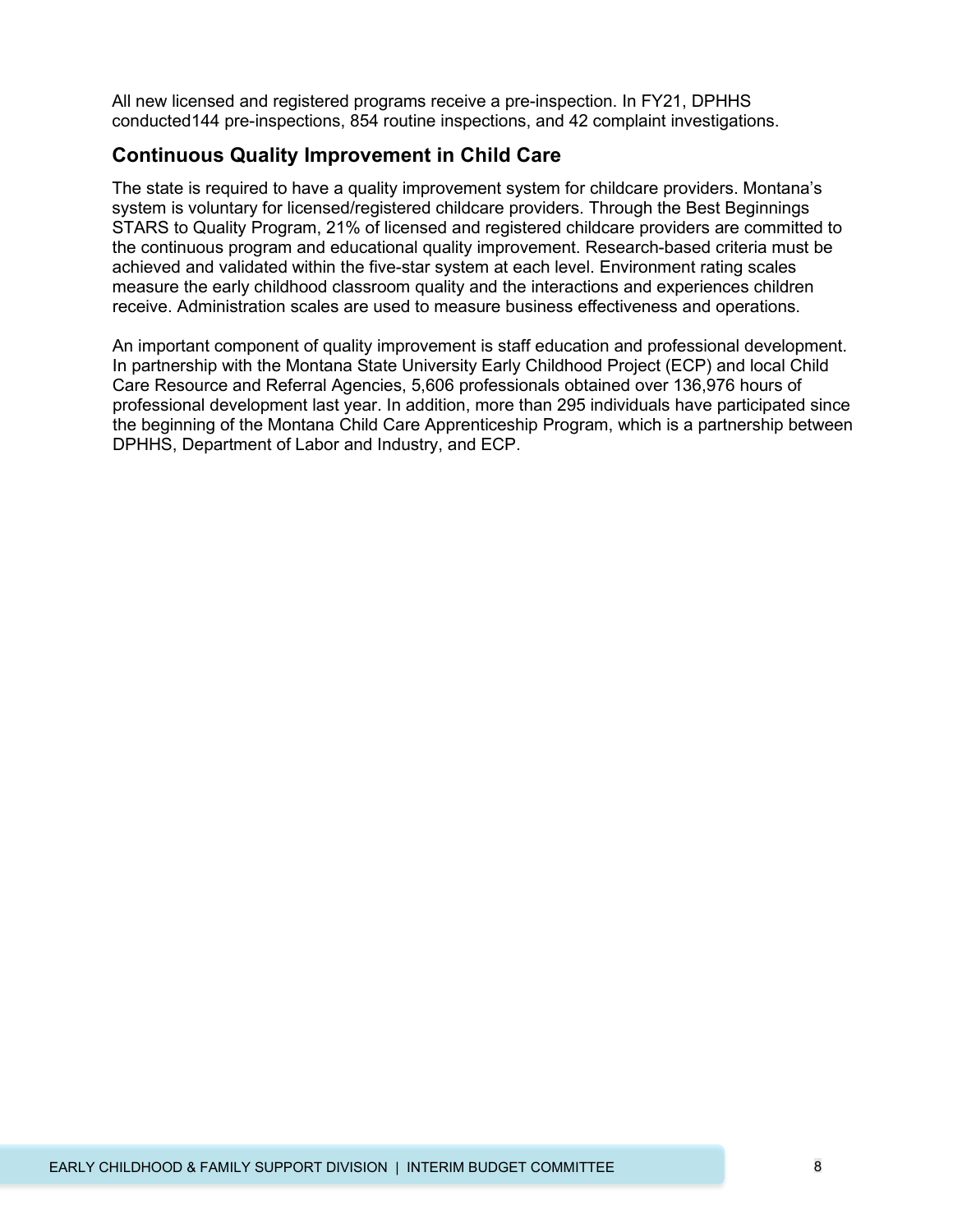# **HIGHLIGHTS AND ACCOMPLISHMENTS DURING THE 2023 BIENNIUM**

## SUPPORT FOR FAMILIES AND COMMUNITIES DURING THE PANDEMIC

The COVID-19 pandemic has impacted Montana's children, families, and service providers. The Early Childhood and Family Support Division has used ARPA funding to maintain or enhance programs and services to children, youth, and families with additional pandemic relief funds.

#### **Meeting the Needs of Families**

#### **Child Care**

Working families have been supported through a variety of childcare strategies:

- 484 additional families received expanded Best Beginning Scholarships when eligibility increased to 185% of the FPL
- 2,225 families have received co-payment relief since June 2021 with family costsharing reduced to \$10 per family
- 48 parents working in the health care sector have received additional childcare assistance as of March 11, 2022

#### **WIC**

The WIC program added telehealth to their service delivery model to reach families. Additional staff assisted local clinics to keep clinics open and maintain access to WIC benefits throughout the pandemic. Between June and September 2021, additional funds allowed 13,435 WIC participants to purchase \$638,875 in fruits and vegetables benefits.

#### **Home Visiting**

Healthy Montana Families provided laptops, iPads, and hotspots to ensure families could continue to receive valuable parenting support from home visitors. Through additional funding, these same families will receive help with groceries and diapers as needed.

#### **Early Intervention Family Support**

The Montana Milestones program is increasing opportunities to screen and refer children who may be experiencing developmental disabilities or delays through added Child Find events. In addition, funds are available to help contractors provide summer bridge activities for children transitioning from the Part C Early Intervention program to Part B services through local school districts. In summer 2022, ECFSD will be engaging in a specific needs assessment to understand strengths, gaps, and opportunities in meeting the needs of families with children who have special needs.

### **Supporting the Early Childhood and Family Support Workforce**

The American Rescue Plan Act (ARPA) funding provided opportunities to offer incentives to retain workers serving children and families.

• Through the Montana Milestones Program, Family Support Specialists provide valuable screening, referrals, and coordination of services for families of children under the age of 3 with developmental delays or disabilities. ECFSD is in the process of contracting American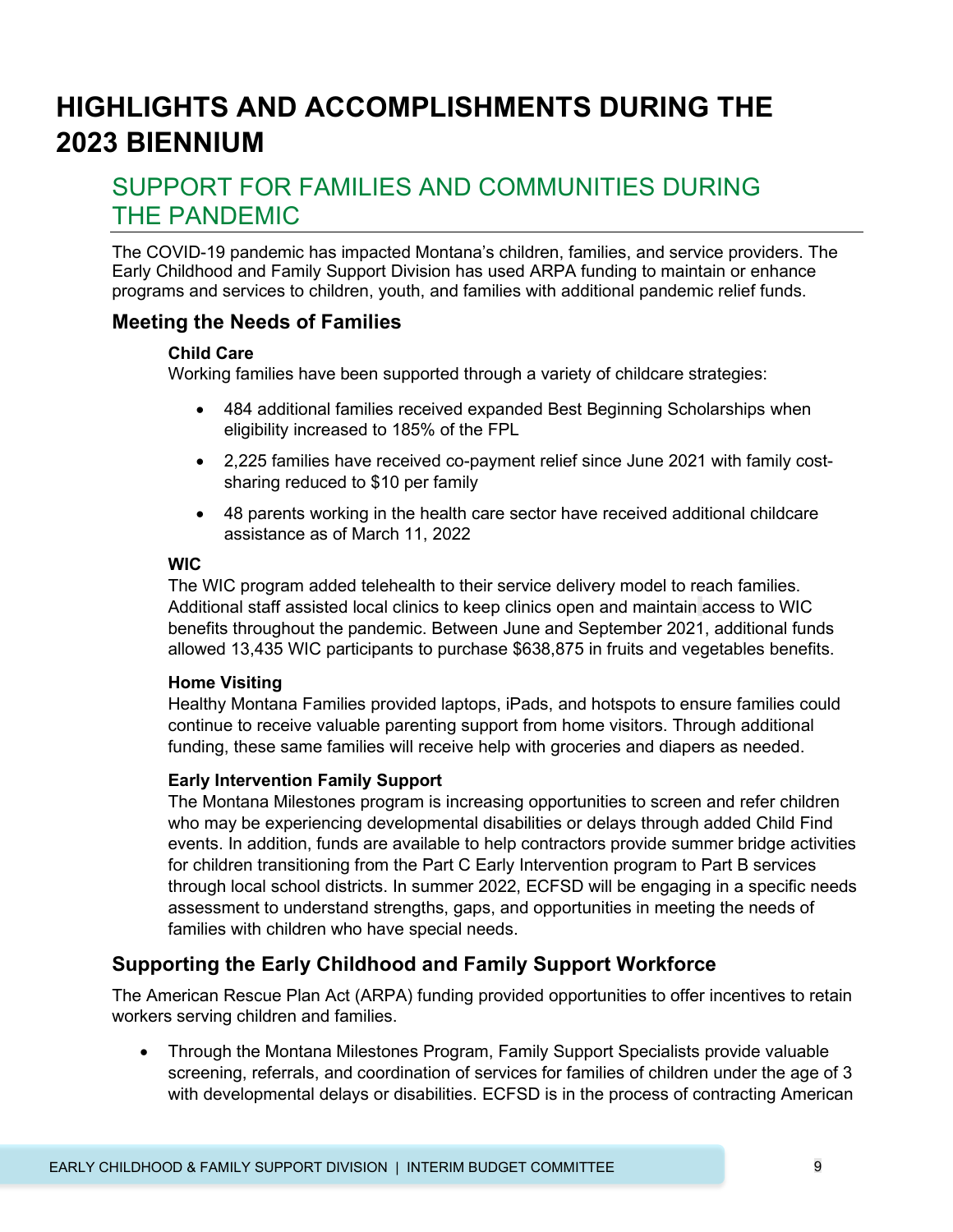Rescue Plan funding to regional agencies to aid in recruitment and retention efforts. Retention efforts will be tied to professional development advancement and certifications of approximately 75 Family Support Specialists. Additionally, staff will be offered professional development focused on infants/toddlers with disabilities and their social emotional development.

- In December and January, 69 home visiting staff received an average retention stipend of \$499 for a total of \$34,428. Home visitors will also be eligible for additional incentive payments based on performance, experience, and longevity. ECFSD will be offering professional development opportunities for home visitors to include Collaborative Safety Science.
- In partnership with the Early Childhood Project at Montana State University, staff working in child care facilities are also eligible to receive a workforce incentive stipends with first payments anticipated in May 2022 and a second round in December 2022 for those who remain employed.

#### **Stabilizing and Strengthening the Child Care Industry**

Childcare stabilization grants are available to licensed/registered childcare businesses throughout the state. Stabilization grants are used to offset eligible operating costs in child care facilities, such as personnel costs, rent and utilities, health and safety training, and facility maintenance. ECFSD began accepting applications on October 7, 2021 and as of March 10, 2022, 382 awards have been issued for a total of \$28.5 million. ECFSD continues to process applications to award funding and plans to accept applications again in April 2022.

ARPA funding also provides a variety of specialized training, technical assistance, and business supports for new and existing child care businesses.

- In partnership with RAISE Montana, the statewide Child Care Resource and Referral Network, home-based learning communities and an annual conference tailored for in-home providers will be provided.
- RAISE Montana will also build on a shared services platform for in-home providers to leverage pooled resources to procure goods and services such as a substitute teacher pool, accounting services, or supplies.
- ECFSD intends to award a contract, through an RFP, for specialized training, technical assistance, and support for early childhood businesses, including formalizing a mentor network for successful entrepreneurs and novice early childhood leaders. The department anticipates an award announcement in the late spring.
- ECFSD also plans to release an RFP in late spring to fund 15-20 community innovation and expansion grants to address child care needs in communities. Applicants will demonstrate a match requirement, and projects should address affordability of child care, increased access in underserved areas, partnerships with business leaders, employersupported child care, infant and toddler care, non-traditional care hours, equitable access for children with special needs, or creative community collaborative models.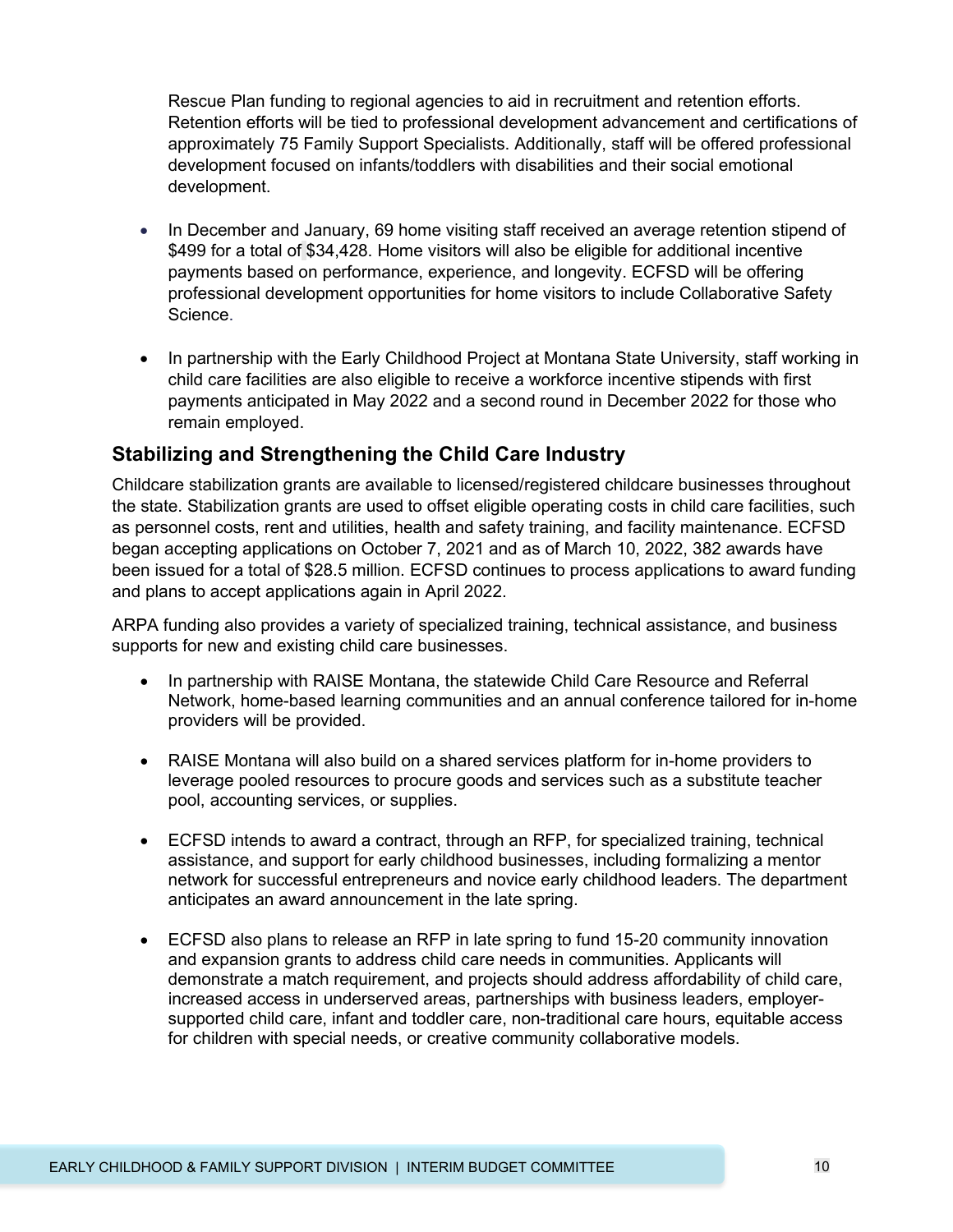# ADDRESSING FOOD INSECURITY

The Early Childhood and Family Support Division addresses food insecurity through multiple programs and community partnerships.

### **Montana Partnership to End Childhood Hunger**

No Kid Hungry leads a diverse, statewide, multi-sector coalition called the Montana Partnership to End Childhood Hunger to comprehensively tackle childhood hunger. Since 2010, members and partners of the MT-PECH have accomplished the following for Montana's children:

- Increased summer meals for children from 358,304 meals to 692,834 meals in 2021
- Significantly increased the number of Back-Pack Program sites from 22 schools to 222 schools, providing food to 65,413 Montana K-12 students who qualify for free and reduced meals

#### **Pilot project to increase access to WIC**

The Montana WIC Program is partnering with the Montana Chapter of the American Academy of Pediatrics (MT AAP), No Kid Hungry, and the Montana Food Bank Network to promote access, coordinate services and improve referral systems to address food insecurity for children by connecting healthcare and WIC clinics in Missoula, Bozeman, and Billings.

# KEY LEGISLATION FROM 2021 BIENNIUM

#### **HB 423 Revise laws to provide for additional screening of newborn infants**

The Montana Legislature passed HB423, which established a Newborn Screening (NBS) advisory committee to provide a formal process for adding congenital conditions to the NBS dried blood spot screening panel. To date, advisory committee members have been nominated and invited to serve on the committee, with the first meeting scheduled for April 2022.

#### **HB 328 Provides guidelines for assessing language development in children**

HB 328 required the department to establish a list of tools for qualified personnel to evaluate and assess the language and literacy development of deaf and hard-of-hearing infants and toddlers enrolled in Montana Milestones Part C. The department collaborated with stakeholders to identify appropriate tools and processes. Since October 1, 2021, 18 children have been evaluated who were enrolled in Part C and deaf or hard of hearing.

### **SB 142 Increase the number of children who can be present in day-care homes**

SB 142 increased the number of children who can receive care at a group or family childcare facility. The department adopted rules to incorporate the new service levels on October 1, 2021. Group and family childcare providers are required to update their program capacity information insurance, but not required to obtain a new licensing inspection prior to accepting more children. The minimum space requirement for square feet per child remains in effect. The department will evaluate the number of licensed slots in group and family homes to determine the impact of SB 142 on the childcare supply.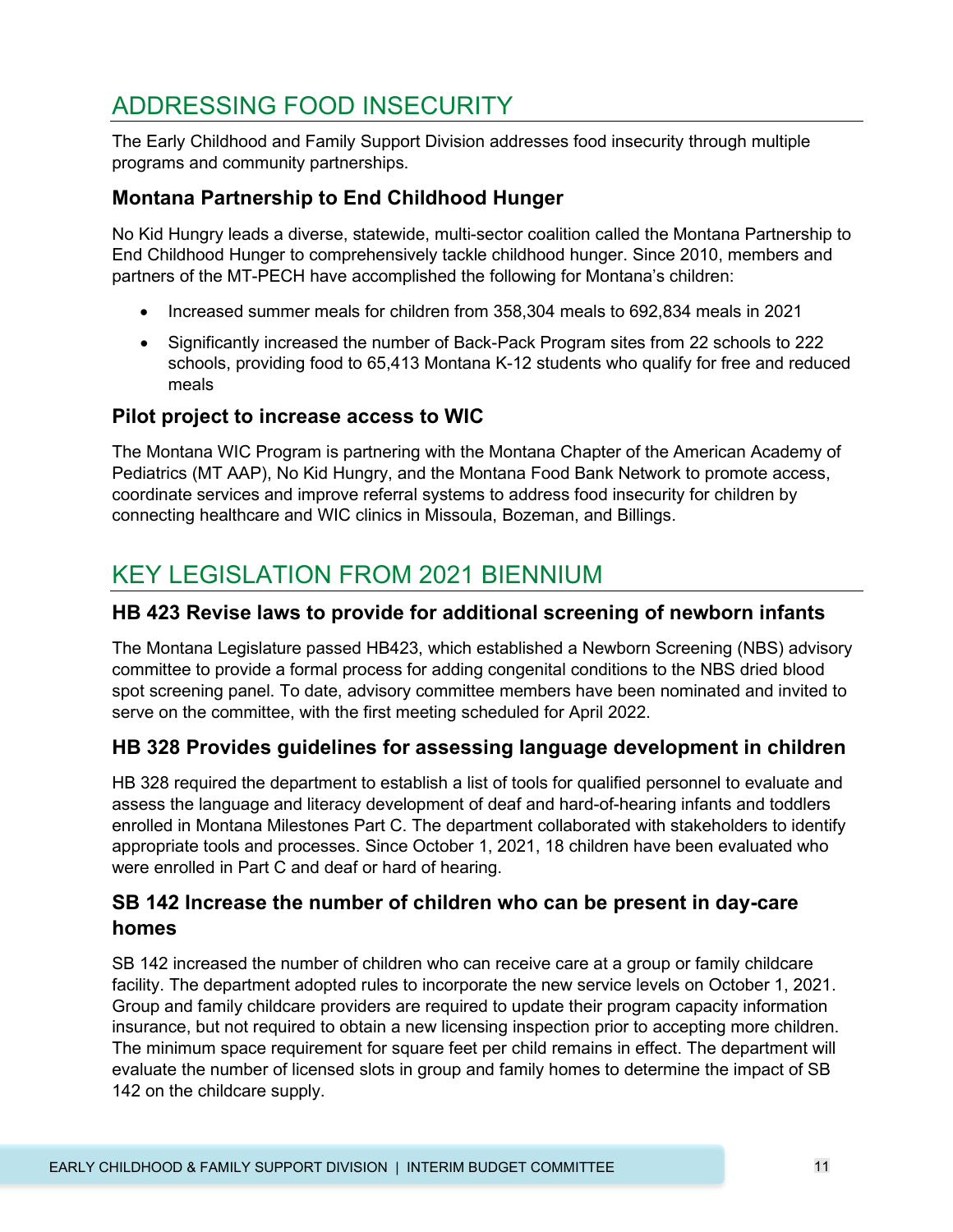# **EFFICIENCIES AND COST SAVINGS**

# CHILDCARE LICENSING REGULATION REVIEW AND BUSINESS PROCESS REDESIGN PROJECT

The Early Childhood Services Bureau launched the Child Care Licensing (CCL) Business Process Improvement and Data Analysis project on September 24, 2021. This work aims to remove barriers to becoming licensed and to increase capacity of the child care system. This project includes an environmental scan to understand how the child care licensing system works for stakeholders; recommendations to improve the business process; an extensive review of statutes, regulations, and policy; and organizational change management to create a more efficient and streamlined process for everyone interfacing with the licensing system.

# WIC FORMULA DISTRIBUTION

The Montana WIC Program orders and distributes medical formulas and foods outside of the regular EBT/retailer system when stores do not carry the necessary items or in the event that supply is limited. WIC currently purchases these items manually from each unique company by the case, and the items are shipped to local WIC clinics for distribution to WIC participants. To streamline this process, WIC will contract with a formula distribution warehouse, reducing staff time associated with ordering; eliminating waste by allowing exact quantities to be ordered; reducing costs through lower price schedules; allowing for shipping to clinics or directly to WIC participants, and decreasing time spent on invoice and reconciliation processes.